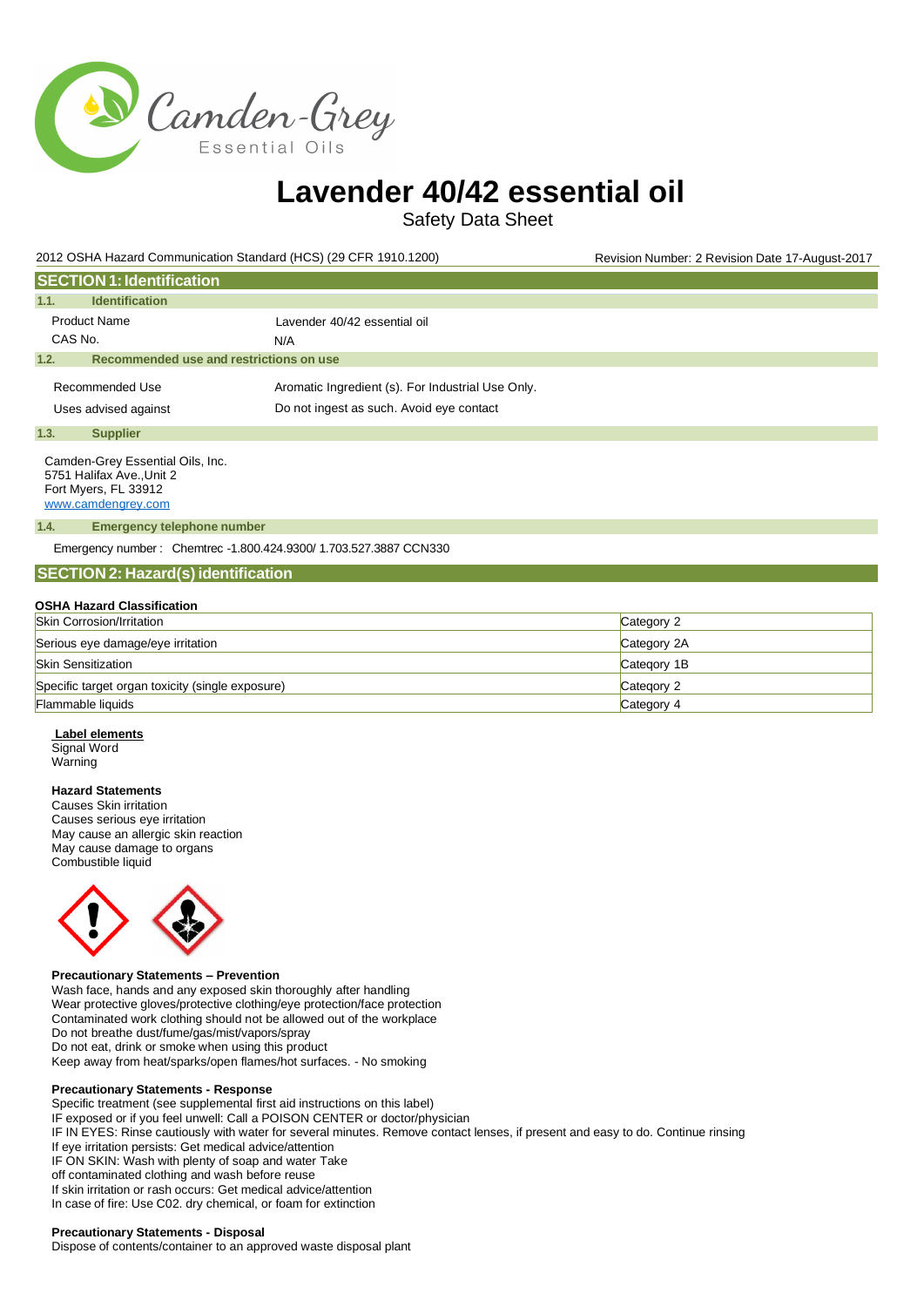Safety Data Sheet

**Hazards not otherwise classified (HNOC)** None known

#### **Other Information**

Harmful to aquatic life with long lasting effects Harmful to aquatic life

**Interactions with Other Chemicals** No applicable

**Principle Routes of Exposure** No information available

## **SECTION3:Composition/information oningredients**

| <b>Component</b>                                   | <b>CAS-No</b> | Weight%         | <b>OHS Classification</b>                                                                                                                                                  |
|----------------------------------------------------|---------------|-----------------|----------------------------------------------------------------------------------------------------------------------------------------------------------------------------|
| Linalyl acetate                                    | 115-95-7      | 40% - 50%       | Eye Irrit. 2A (H319)<br>Aquatic Acute 3 (H402)<br>Flam. Liq. 4 (H227)<br>Skin Irrit. 2 (H315)                                                                              |
| 1,6-octadien-3-ol,3,7-dimethyl                     | 78-70-6       | 30% - 40%       | Skin Irrit. 2 (H315)<br>Acute Tox. Oral 5 (H303)<br>Skin Sens. 1B(H317)<br>Eye Irrit. 2A (H319)<br>Aquatic Acute 3 (H402)<br>Flam. Lig. 4 (H227)                           |
| 2-Oxabicyclo[2.2.2]octane, 1,3,3-trimethyl-        | 470-82-6      | 5% - 10%        | Skin Sens. 1B (H317)<br>Acute Tox. Oral 5 (H303)<br>Flam. Liq. 3 (H226)<br>Skin Corr. 3 (H316)                                                                             |
| Bornan-2-one                                       | $76 - 22 - 2$ | 1.0%-5.0%       | STOT SE Inhalation 2 (H373)<br>Acute Tox. Inhalation - dust and<br>mist 4 (H332)<br>Aquatic Acute 3 (H402)<br>Acute Tox. Oral 4 (H302)<br>Flam. Sol. 2 (H228)              |
| Caryophyllene beta                                 | 87-44-5       | $1.0\% - 5.0\%$ | Skin Sens. 1B (H317)<br>Asp. Tox. 1 (H304)<br>Skin Corr. 3 (H316)                                                                                                          |
| Laevo-Borneol                                      | 464-45-9      | 1.0%-5.0%       | Aquatic Acute 3 (H402)<br>Flam. Sol. 2 (H228)                                                                                                                              |
| Cyclohexene,<br>1-methyl-4-(1-methylethenyl)-, (r) | 5989-27-5     | $0.1\% - 1.0\%$ | Skin Irrit. 2 (H315)<br>Aquatic Chronic 1 (H410)<br>Skin Sens. 1B(H317)<br>Asp. Tox. 1 (H304)<br>Aquatic Acute 1 (H400)<br>Flam. Lig. 3 (H226)                             |
| dl-Camphor                                         | 21368-68-3    | $0.1\% - 1.0\%$ | Acute Tox. Inhalation - dust and<br>mist 4 (H332)<br>Acute Tox. Oral 4 (H302)<br>Aquatic Acute 3 (H402)<br>Flam. Sol. 2 (H228)<br>STOT SE 2 (H371)                         |
| Pinene, beta                                       | 127-91-3      | $0.1\% - 1.0\%$ | Asp. Tox. 1 (H304)<br>Aquatic Acute 1 (H400)<br>Aquatic Chronic 1 (H410)<br>Flam. Liq. 3 (H226)<br>Skin Irrit. 2 (H315)<br>Skin Sens. 1B (H317)                            |
| Pinene, alpha                                      | 80-56-8       | $0.1\% - 1.0\%$ | Asp. Tox. 1 (H304)<br>Acute Tox. Oral 5 (H303)<br>Aquatic Acute 1 (H400)<br>Aquatic Chronic 1 (H410)<br>Flam. Liq. 3 (H226)<br>Skin Irrit. 2 (H315)<br>Skin Sens. 1B(H317) |
| 2,6-octadien-1-ol,3,7-dimethyl acetate             | 105-87-3      | $0.1\% - 1.0\%$ | Skin Sens. 1B (H317)<br>Aquatic Chronic 3 (H412)<br>Skin Irrit. 2 (H315)<br>Aquatic Acute 2 (H401)                                                                         |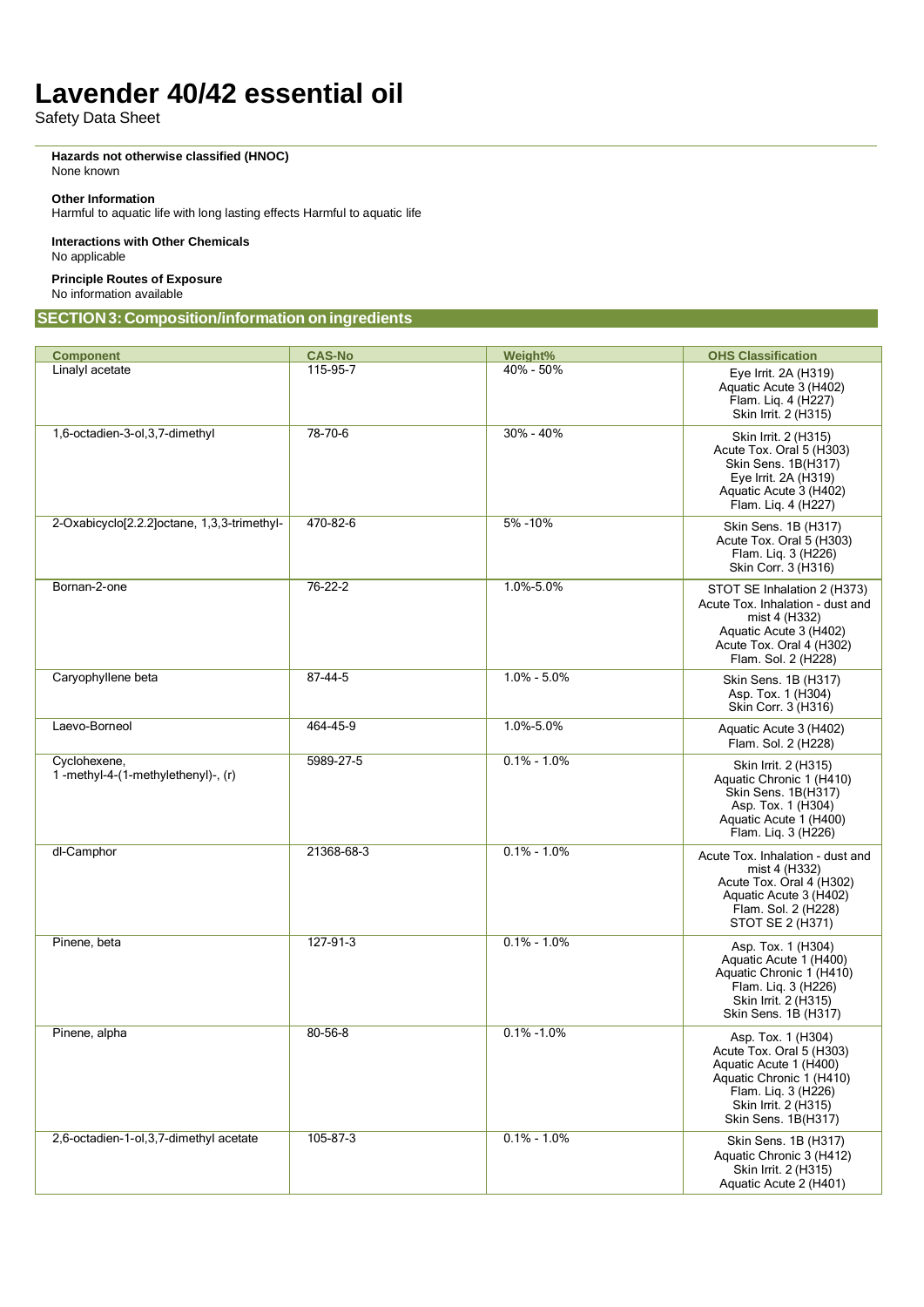Safety Data Sheet

| 586-62-9<br>4-Isopropylidene-1-methylcyclohexene | $0.1\% - 1.0\%$ | Asp. Tox. 1 (H304)<br>Acute Tox. Oral 5 (H303)<br>Aquatic Acute 1 (H400)<br>Aquatic Chronic 1 (H410)<br>Flam, Lig. 4 (H227)<br>Skin Corr. 3 (H316)<br>Skin Sens. 1B(H317) |
|--------------------------------------------------|-----------------|---------------------------------------------------------------------------------------------------------------------------------------------------------------------------|
|--------------------------------------------------|-----------------|---------------------------------------------------------------------------------------------------------------------------------------------------------------------------|

## **SECTION 4: First-aid measures**

## **First Aid Measures**

| <b>Eye Contact</b>  | Rinse thoroughly with plenty of water for at least 15 minutes, lifting lower and upper eyelids.<br>Consult a physician. |
|---------------------|-------------------------------------------------------------------------------------------------------------------------|
| <b>Skin Contact</b> | Wash skin with soap and water                                                                                           |
| <b>Inhalation</b>   | Move to fresh air                                                                                                       |
| Ingestion           | Clean mouth with water and afterwards drink plenty of water                                                             |
|                     |                                                                                                                         |

## **Indication of any immediate medical attention and special treatment needed**

Notes to Physician Treat symptomatically.

## **SECTION 5: Fire-fighting measures**

## **Suitable Extinguishing Media**

Carbon dioxide (C02). Water spray. Use:. Dry chemical, alcohol-resistant foam.

## **Unsuitable Extinguishing Media**

Decomposition by contact with water may generate vapours which can be ignited by heat or open flame.

## **Specific Hazards Arising from the Chemical**

Keep product and empty container away from heat and sources of ignition. Risk of ignition.

## **Protective Equipment and Precautions for Firefighters**

As in any fire, wear self-contained breathing apparatus pressure-demand, MSHA/NIOSH (approved or equivalent) and full protective gear.

## **Personal precautions, protective equipment and emergency procedures** Personal Precautions Theorem Use personal protective equipment. Remove all sources of ignition. Evacuate personnel to safe areas. Keep people away from and upwind of spill/leak. **SECTION 6: Accidental release measures**

#### **Environmental precautions**

Environmental precautions extending the prevent further leakage or spillage if safe to do so. Prevent product from entering drains. Beware of vapors accumulating to form explosive concentrations. Vapors can accumulate in low areas.

## **Methods and material for containment and cleaning up**

Methods for Clean-up Soak up with inert absorbent material. Pick up and transfer to properly labelled containers. Dam up.

## **SECTION 7: Handling and storage**

## **Precautions for safe handling**

**Handling**

Wear personal protective equipment. Use only in area provided with appropriate exhaust ventilation. Do not breathe vapours or spray mist. Use product only in closed system.

## **Conditions for safe storage, including any incompatibilities**

**Storage**

Keep containers tightly closed in a dry, cool and well-ventilated place. Keep away from open flames, hot surfaces and sources of ignition.

## **SECTION 8:Exposure controls/personal protection**

## **Control parameters**

Exposure Guidelines

| <b>Component</b>         | <b>OSHA PEL (TWA)</b> | <b>ACGIH TLV (TWA)</b> | <b>ACGIH TLV (STEL)</b> | <b>California PEL (TWA)</b>   |
|--------------------------|-----------------------|------------------------|-------------------------|-------------------------------|
| Bornan-2-one<br>76-22-2  | 2MGM3                 | 2 PPM                  | 3 PPM                   | STEL: 19 MGM3. 3 PPM<br>2MGM3 |
| dl-Camphor<br>21368-68-3 | 2 MGM3                | ? PPM                  | 3 PPM                   | 2MGM3                         |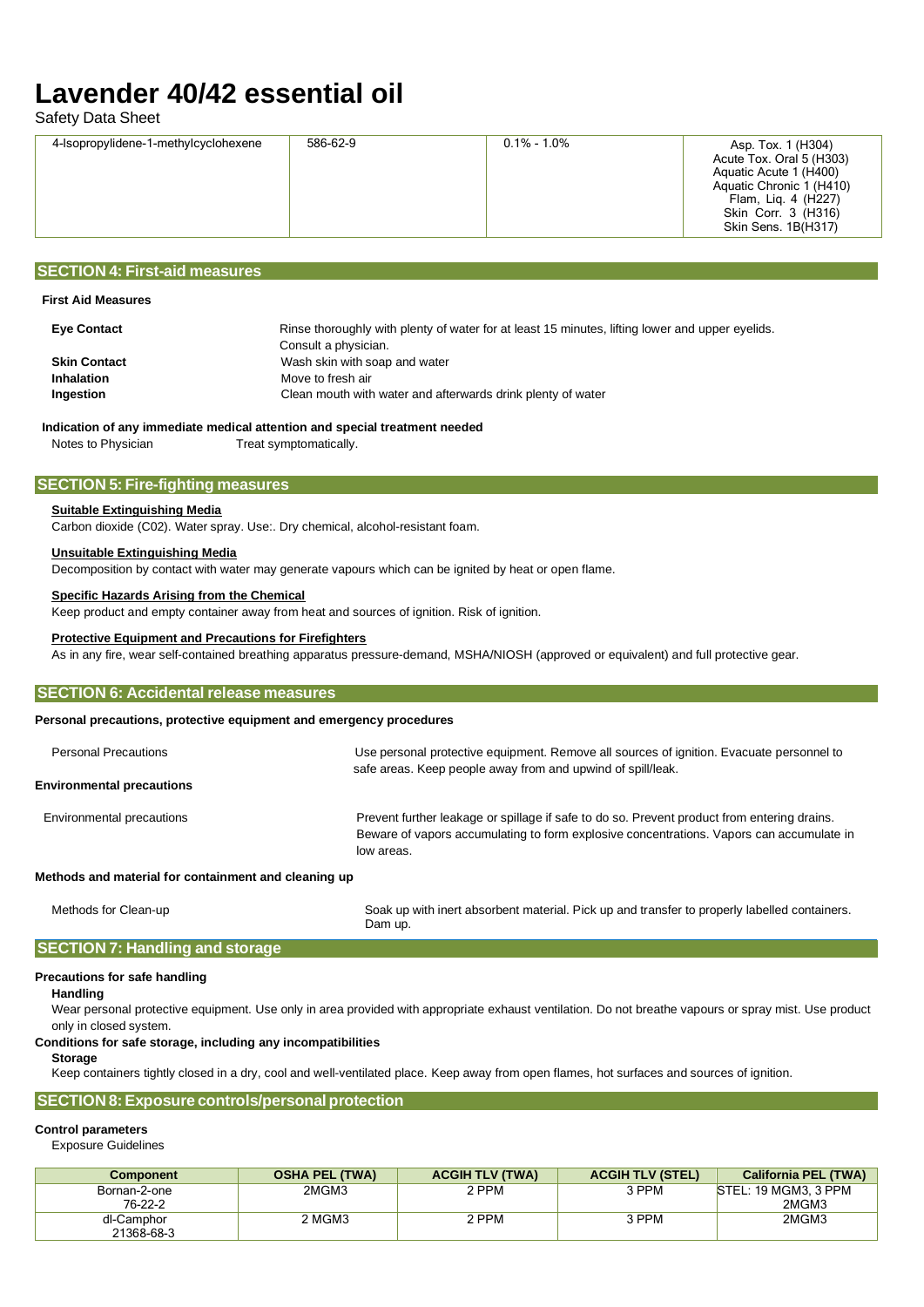Safety Data Sheet

| Pinene. beta<br>127-91-3 | 20 PPM |                          |  |
|--------------------------|--------|--------------------------|--|
| Pinene. alpha<br>80-56-8 | 20 PPM | $\overline{\phantom{0}}$ |  |

#### **Appropriate engineering controls**

Engineering Controls Ensure adequate ventilation, especially in confined areas.

#### **Individual protection measures, such as personal protective equipment**

| <b>Eve/face Protection</b>            | Tight sealing safety goggles.                                                                                                                                                                                                                                                                                                      |
|---------------------------------------|------------------------------------------------------------------------------------------------------------------------------------------------------------------------------------------------------------------------------------------------------------------------------------------------------------------------------------|
| Skin and body protection              | No special technical protective measures are necessary.                                                                                                                                                                                                                                                                            |
| <b>Respiratory Protection</b>         | If exposure limits are exceeded or irritation is experienced, NIOSH/MSHA approved respiratory pro-<br>tection should be worn. Positive-pressure supplied air respirators may be required for high airborne<br>contaminant concentrations. Respiratory protection must be provided in accordance with current local<br>regulations. |
| <b>General Hygiene Considerations</b> | When using, do not eat, drink or smoke. Regular cleaning of equipment, work area and clothing.                                                                                                                                                                                                                                     |

## **SECTION 9: Physical and chemical properties**

**9.1. Information on basic physical and chemical properties**

| <b>Physical State:</b><br>Appearance:<br>Odor:<br><b>Odor Threshold:</b>                                                                                             | Liquid<br>Pale yellow to medium yellow<br>Characteristic<br>No information available                                         |                                                      |
|----------------------------------------------------------------------------------------------------------------------------------------------------------------------|------------------------------------------------------------------------------------------------------------------------------|------------------------------------------------------|
| <b>Property</b>                                                                                                                                                      | <b>Values</b>                                                                                                                | <b>Remarks/Method</b>                                |
| pH                                                                                                                                                                   | Not Determined                                                                                                               | None known                                           |
| Melthig Point / Melthing Range                                                                                                                                       | Not Determined                                                                                                               | None known                                           |
| Boiling Point / Boiling Range (°C)                                                                                                                                   | >35                                                                                                                          | None known                                           |
| Flash Point:                                                                                                                                                         | 77 °C / 170 °F                                                                                                               | CC (closed cup)                                      |
| Evaporation rate                                                                                                                                                     | Not Determined                                                                                                               | None known                                           |
| Flammability (solid, gas)                                                                                                                                            | Not Determined                                                                                                               | None known                                           |
| Vapor Pressure (mm Hg @ 20°C):                                                                                                                                       | Not Determined                                                                                                               | None known                                           |
| Vapor Density                                                                                                                                                        | Not Determined                                                                                                               | None known                                           |
| Relative density                                                                                                                                                     | Not Determined                                                                                                               | None known                                           |
| Specific Gravity @ 20/20 °C:                                                                                                                                         | $0.8832 - 0.9032$                                                                                                            | RTM-101                                              |
| Water Solubility:                                                                                                                                                    | Not Determined                                                                                                               | None known                                           |
| Solubility in other solvents                                                                                                                                         | Not Determined                                                                                                               | None known                                           |
| Partition coefficient: n-octanol/water                                                                                                                               | Not Determined                                                                                                               | None known                                           |
| <b>Autoignition Temperature</b><br>Decomposition temperature<br>Decomposition temperature<br>Viscosity<br><b>Explosive Properties</b><br><b>Oxidizing Properties</b> | Not Determined<br>Not Determined<br>Not Determined<br>Not Determined<br>No information available<br>No information available | None known<br>None known<br>None known<br>None known |

## **SECTION 10: Stability and reactivity**

#### **Reactivity**

No dangerous reaction known under conditions of normal use. Keep away from oxidizing agents and strongly acid or alkaline materials.

#### **Chemical stability**

Stable under normal conditions. Hazardous polymerisation does not occur.

#### **Possibility of hazardous reactions**

None under normal processing.

#### **Conditions to avoid** Heating in air.

#### **Incompatible materials**

Strong oxidizing agents.

#### **Hazardous decomposition products**

None known based on information supplied.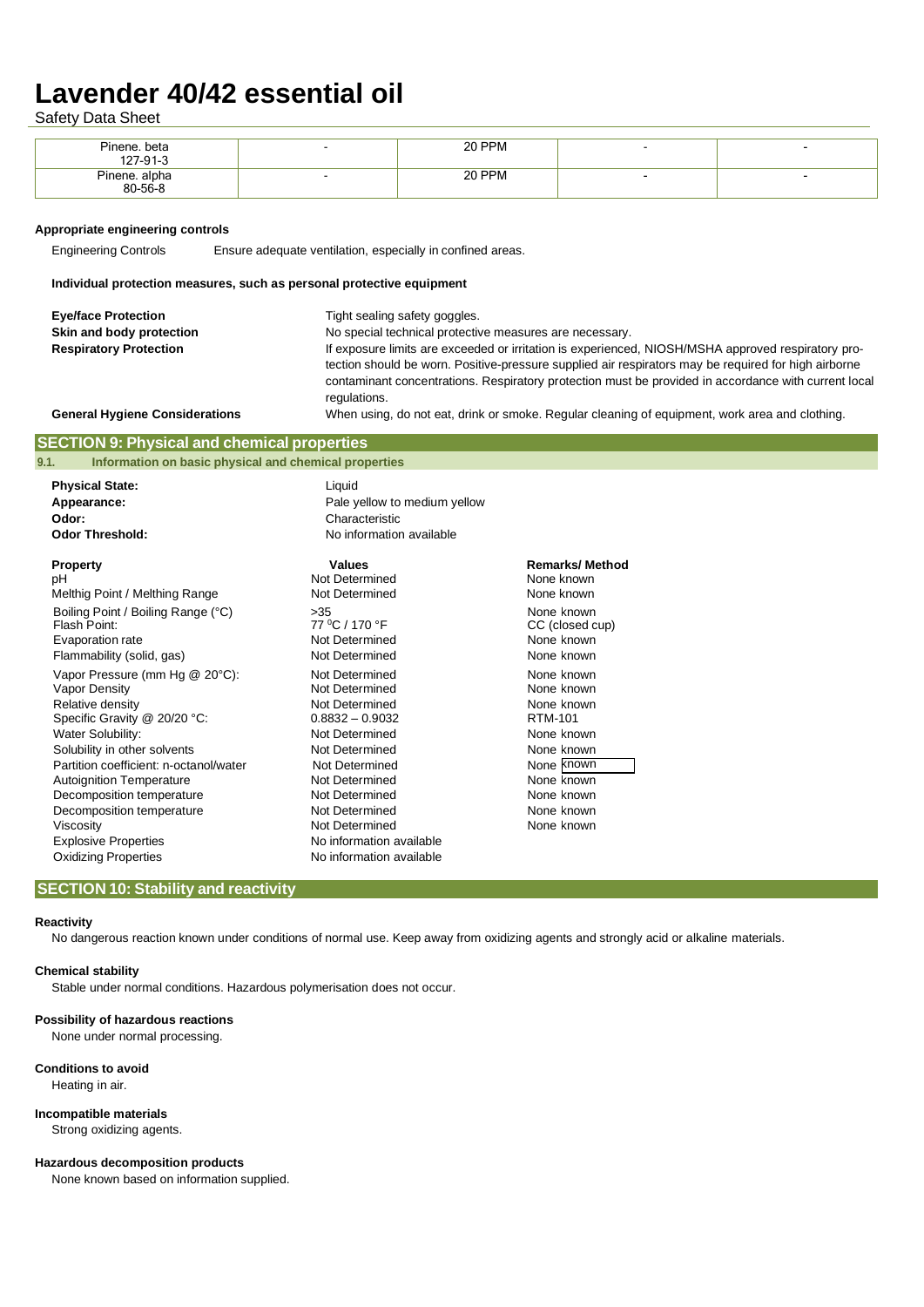| <b>Safety Data Sheet</b>                                                                                                                                 |                                                                                                                                                                                                                                                                                                                                |
|----------------------------------------------------------------------------------------------------------------------------------------------------------|--------------------------------------------------------------------------------------------------------------------------------------------------------------------------------------------------------------------------------------------------------------------------------------------------------------------------------|
| <b>SECTION 11: Toxicological information</b>                                                                                                             |                                                                                                                                                                                                                                                                                                                                |
| 11.1.<br>Information on toxicological effects                                                                                                            |                                                                                                                                                                                                                                                                                                                                |
| Information on likely routes of exposure                                                                                                                 |                                                                                                                                                                                                                                                                                                                                |
| <b>Product Information</b>                                                                                                                               | Product does not present an acute toxicity hazard based on known information                                                                                                                                                                                                                                                   |
| <b>Inhalation</b>                                                                                                                                        | No data available.                                                                                                                                                                                                                                                                                                             |
| <b>Eye Contact</b>                                                                                                                                       | No data available.                                                                                                                                                                                                                                                                                                             |
| <b>Skin Contact</b>                                                                                                                                      | No data available.                                                                                                                                                                                                                                                                                                             |
| Ingestion                                                                                                                                                | No data available.                                                                                                                                                                                                                                                                                                             |
| Numerical measures of toxicity . Product Information                                                                                                     |                                                                                                                                                                                                                                                                                                                                |
| Oral LD50<br>Mist                                                                                                                                        | The following values are calculated based on chapter 3.1 of the GHS document<br>>5000 mg/kg<br>37.20 mg/L                                                                                                                                                                                                                      |
| <b>SECTION 12: Ecological information</b>                                                                                                                |                                                                                                                                                                                                                                                                                                                                |
| <b>Ecotoxicity effects</b><br>None known                                                                                                                 |                                                                                                                                                                                                                                                                                                                                |
| Persistence and degradability<br>No information available                                                                                                |                                                                                                                                                                                                                                                                                                                                |
| <b>Bioaccumulation/Accumulation</b><br>No information available                                                                                          |                                                                                                                                                                                                                                                                                                                                |
| Other adverse effects<br>No information available                                                                                                        |                                                                                                                                                                                                                                                                                                                                |
| <b>SECTION 13: Disposal considerations</b>                                                                                                               |                                                                                                                                                                                                                                                                                                                                |
| Waste treatment methods                                                                                                                                  |                                                                                                                                                                                                                                                                                                                                |
| <b>Waste Disposal Method</b><br>Contaminated Packaging                                                                                                   | Dispose of in accordance with local regulations.<br>Empty containers should be taken for local recycling, recovery or waste disposal                                                                                                                                                                                           |
| <b>SECTION 14: Transport information</b>                                                                                                                 |                                                                                                                                                                                                                                                                                                                                |
| <b>DOT</b><br><b>IMDG/IMO</b><br><b>ATA/ICAO</b>                                                                                                         | Not regulated<br>Not regulated<br>Not regulated                                                                                                                                                                                                                                                                                |
| <b>SECTION 15: Regulatory information</b>                                                                                                                |                                                                                                                                                                                                                                                                                                                                |
| <b>USA</b><br><b>Federal Regulations</b><br><b>SARA 313</b><br><b>State Regulations</b><br>California Proposition 65<br><b>International Requlations</b> | Section 313 of Title III of the Superfund Amendments and Reauthorization Act of 1986 (SARA). This product does not contain any chemicals which are<br>subject to the reporting requirements of the Act and Title 40 of the Code of Federal Regulations, Part 372<br>This product does not contain any Proposition 65 chemicals |

## **Canada**

This product has been classified in accordance with the hazard criteria of the Controlled Products Regulations (CPR) and the MSDS contains all the information required by the CPR

## **WHMIS Hazard Class**

B3 Combustible liquid D2A Very toxic materials